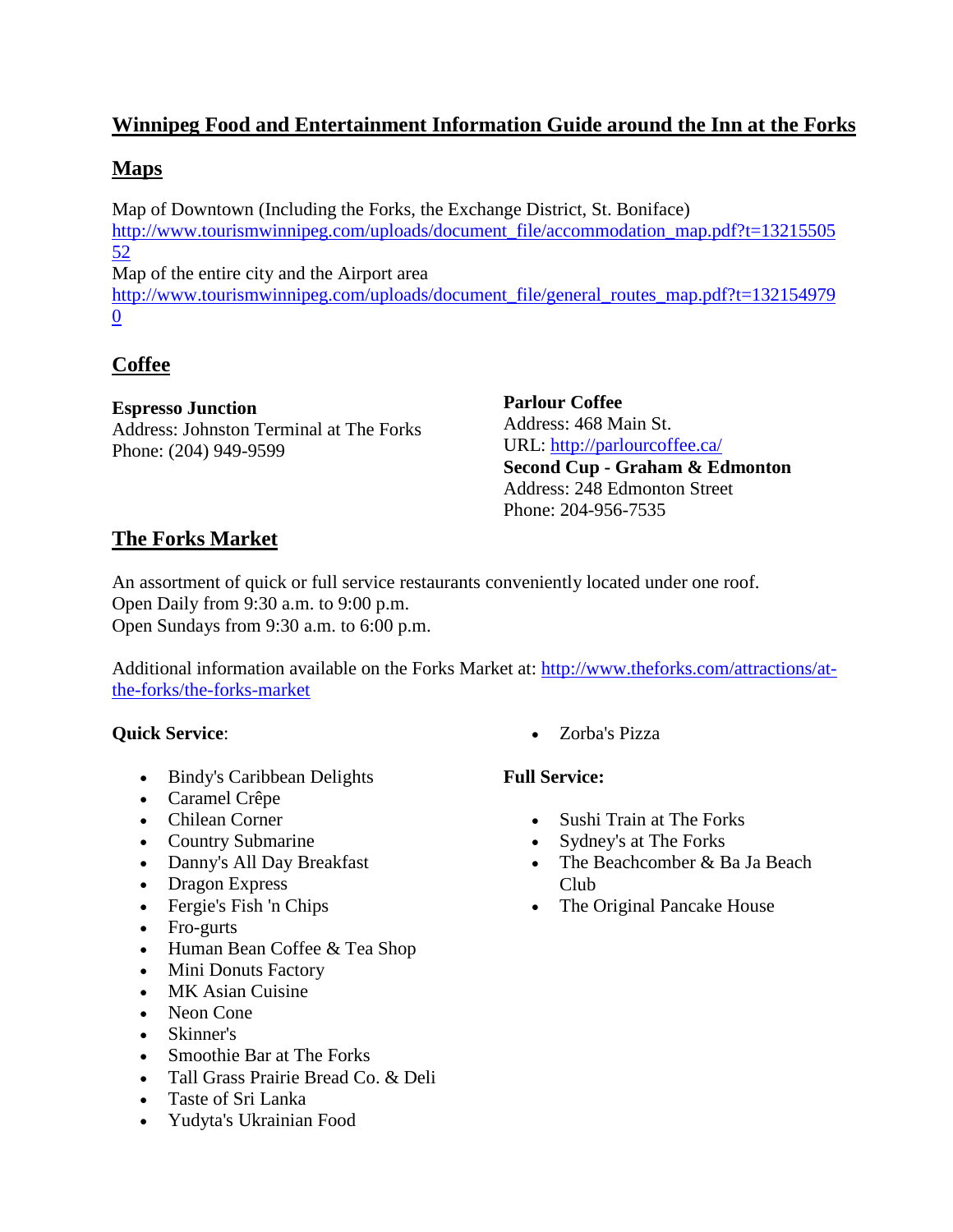### **Lunch**

#### **Chamberlyn's Restaurant & Lounge**

Address: In the shops of Winnipeg Square, corner of Fort and Graham Phone: 204-943-8885 Fax: 204-943-9945

#### **Ichiban Japanese Steakhouse & Sushi Bar** Address: 189 Carlton Street

Phone: 204-925-7400 Fax: 204-957-1697 URL: [http://www.ichiban.ca](http://www.ichiban.ca/)

### **Ira's Deli**

Address: 111 Lombard Avenue Phone: 204-949-1116

### **Ivory Restaurant** Address: 200 Main Street Phone: 204-944-1600 URL: [http://www.ivoryrestaurant.ca](http://www.ivoryrestaurant.ca/)

**Johnny G's - Downtown** Address: 172 Main Street Phone: 204-943-1072

**The Line Up** Address: 98 Albert Street Phone: 204-943-3166 URL: [http://www.thelineup.ca](http://www.thelineup.ca/)

**VJ's Drive Inn** Address: 170 Main Street Phone: 204-943-2655

### **Dinner**

**Earls - Main Street** Address: 191 Main Street Phone: 204-989-0103 URL: [http://www.earls.ca](http://www.earls.ca/)

### **Affinity Vegetarian Garden**  Address: 100 - 208 Edmonton Street Phone: 204-943-0251 Fax: 204-956-0883 URL: <http://affinitygarden.com/>

**Alexis Grill**  Address: 258 Kennedy Street, Phone: 204-989-2247

**Amici Restaurant**  Address: 258 Kennedy Street Phone: 204-989-2247

### **Bailey's Restaurant & Bar** Address: 185 Lombard Avenue Phone: 204-944-1180 URL: [www.baileysprimedining.com](http://www.tourismwinnipeg.com/catalysts/www.baileysprimedining.com)

**Bombolini**  Address: 326 Broadway Phone: 204-943-5066 URL: [www.amiciwpg.com](http://www.tourismwinnipeg.com/catalysts/www.amiciwpg.com)

### **Hu's Asian Bistro**  Address: Shaw Park, Third Floor, One Portage Avenue East Phone: 204-982-7426 Fax: 204-954-8941 URL: [http://www.husonfirstasianbistro.ca](http://www.husonfirstasianbistro.ca/)

#### **Keg Steakhouse & Bar - Garry Street**

Address: 115 Garry Street Phone: 204-942-7619 URL: [http://www.kegsteakhouse.com](http://www.kegsteakhouse.com/)

**Ming Court Chinese Food** Address: 236 Edmonton Street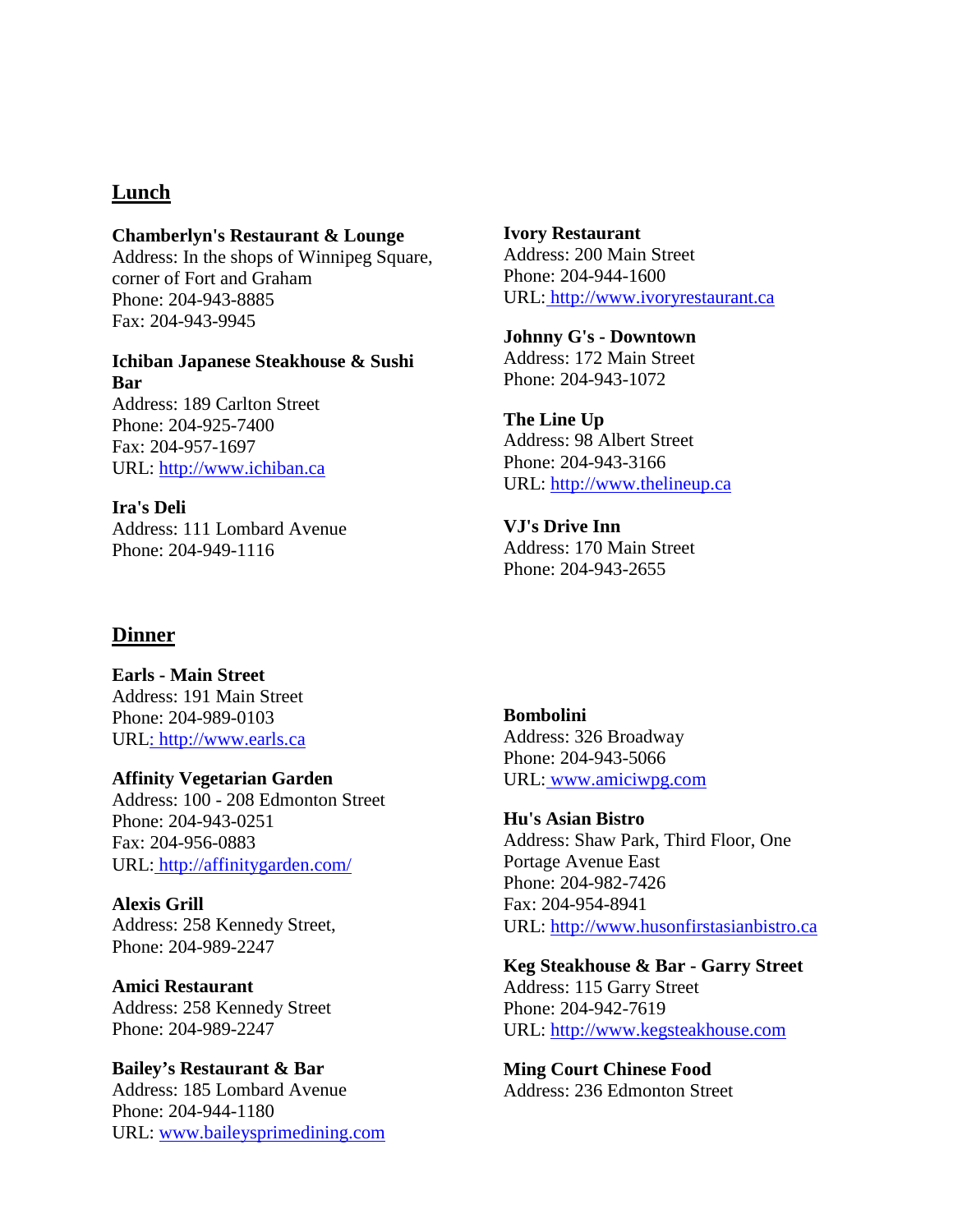Phone: 204-949-1087 Fax: 204-957-7683 URL: [http://www.mingcourt.ca](http://www.mingcourt.ca/)

**Moxie's Classic Grill** Address: MTS [Centre](http://www.tourismwinnipeg.com/things-to-do/where-to-eat/browse-by-location/display,104927/994/moxie-s-classic-grill) - 300 Portage Avenue Phone: 204-926-5757 URL: [http://www.moxies.com](http://www.moxies.com/)

### **Muddy Waters Smokehouse - BBQ & Blues**

Address: 15 Forks Market Road Phone: 204-947-6653 URL: [http://www.wowhospitality.ca/restaurants/m](http://www.wowhospitality.ca/restaurants/muddywaters.html) [uddywaters.html](http://www.wowhospitality.ca/restaurants/muddywaters.html)

**Mystery Theatre Inc.** Address: 331 Smith Street Phone: 204-226-4909 URL: [http://www.mysterytheatreinc.ca](http://www.mysterytheatreinc.ca/)

**Old Spaghetti Factory** Address: Johnston Terminal at the Forks Phone: (204) 957-1391 URL: [http://www.oldspaghettifactory.ca](http://www.oldspaghettifactory.ca/)

**One Night in Bangkok** Address: 207 Edmonton Street Phone: 204-777-0888

### **Desserts**

**Cake-ology** Address: 85 Arthur Street Phone: 204-612-9866 URL: [http://www.cake-ology.ca](http://www.cake-ology.ca/)

### **Theatres, Museums & Galleries**

**Centennial Concert Hall** Address: 555 Main Street Winnipeg, Manitoba, R3B 1C3 Phone: 204-957-4311 Fax: 204-944-1390

**Oscar's Deli** Address: 175 Hargrave Street Phone: 204-947-0314

**Papa Luci's Restaurante Italiano** Address: 302 Kennedy Street Phone: 204-949-0411

**Paragon Restaurant & Bar** Address: 220 Carlton Street Phone: 204-480-3212

**Shannon's Irish Pub** Address: 175 Carlton Street Phone: 204-943-2302 URL: [http://www.shannonsirishpub.ca](http://www.shannonsirishpub.ca/)

**The Current Restaurant & Lounge** Address: 75 Forks Market Road, located in the Inn at the Forks Phone: 204-944-2445 URL:<http://www.innforks.com/dining/>

**The Tallest Poppy** Address: 631 Main Street Phone: 204-957-1708 URL: [http://www.thetallestpoppy.com](http://www.thetallestpoppy.com/)

**Dessert Sinsations Cafe** Address: 505 St. Mary Avenue Phone: 204-284-4661 Fax: 204.284.0934 URL: [http://dessertsinsations.com](http://dessertsinsations.com/)

### **Royal Manitoba Theatre Centre**

Address: 174 Market Avenue (Mainstage), 140 Rupert Avenue (RMTC Warehouse) Winnipeg, Manitoba, R3B 0P8 Phone: 204-942-6537 Fax: 204-947-3741